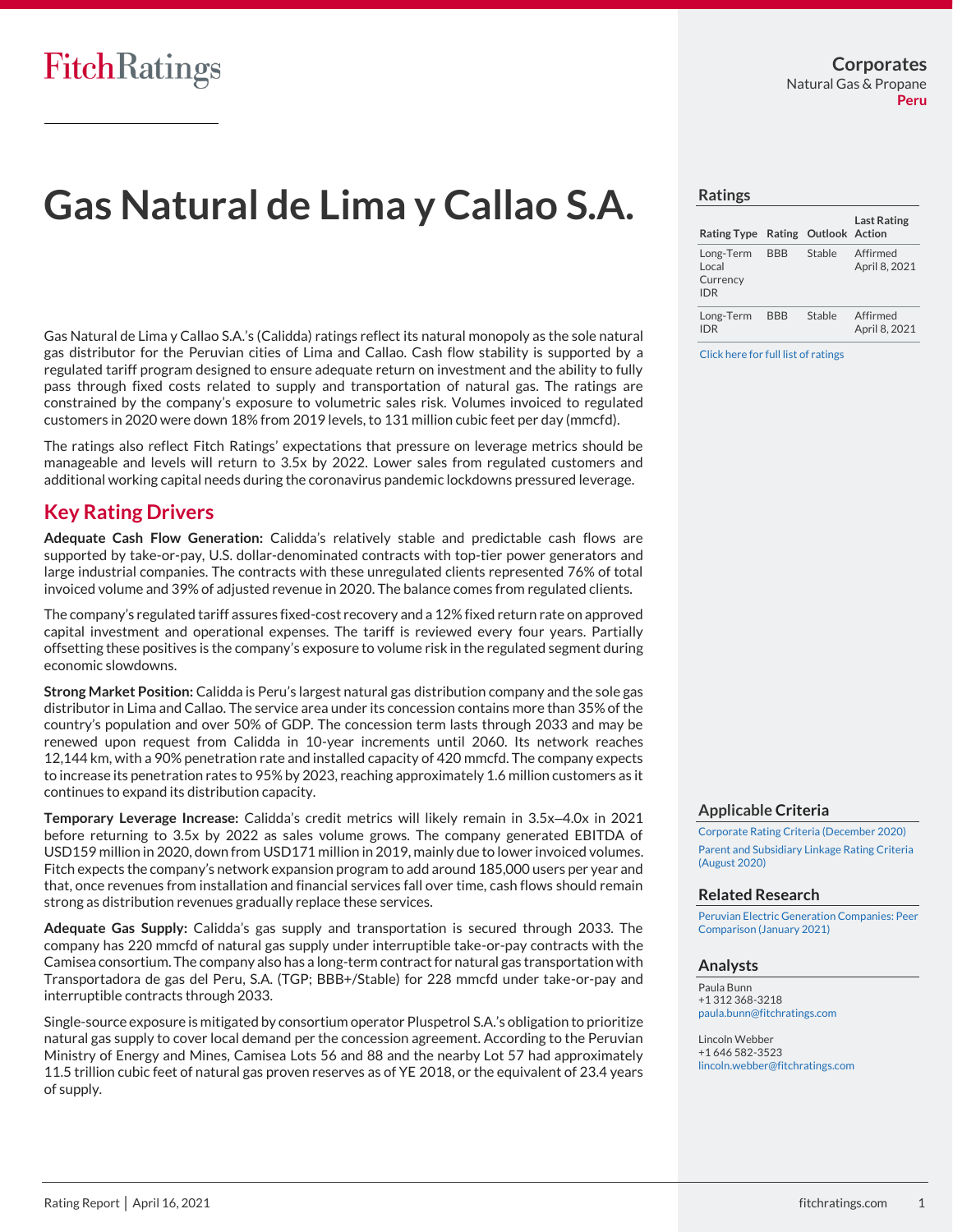**Neutral Shareholder Support:** Calidda's risk profile benefits from the expertise and operational ties of shareholders Grupo Energia Bogota S.A. E.S.P. (GEB; BBB/Stable) at 60% and Promigas S.A. E.S.P. (BBB–/Stable) at 40%. GEB is a leading energy holding company with interests across the electricity and natural gas sectors in Colombia, Peru and Guatemala, while Promigas is one of the largest natural gas transportation and distribution companies in Colombia and Peru.

Fitch expects Calidda will continue to upstream strong cash distribution to shareholders, although leverage will be kept below 4.0x in 2021 and at or below 3.5x after 2022. Absent parental support, Calidda's ratings are still commensurate with a 'BBB' credit profile.

# **Financial Summary**

| (USD 000, as of Dec. 31)                           | 2019    | 2020                            | 2021F                     | 2022F | 2023F   |
|----------------------------------------------------|---------|---------------------------------|---------------------------|-------|---------|
| Gross Revenue                                      |         | 717.861 571.019 756.355 775.641 |                           |       | 825.596 |
| Operating EBITDA (Before Income from Associates)   | 171.214 |                                 | 158.729  181.045  208.536 |       | 235.127 |
| Total Debt with Equity Credit/Operating EBITDA (x) | 3.3     | 3.7                             | 3.8                       | 3.5   | 3.3     |
| Operating EBITDA/Interest Paid (x)                 | 87      | 69                              | 62                        | 64    | 6.9     |
|                                                    |         |                                 |                           |       |         |

F – Forecast.

Source: Fitch Ratings, Fitch Solutions.

# **Rating Derivation Relative to Peers**

Calidda's ratings are similar to those of Promigas and Companhia de Gas de Sao Paulo - COMGAS (BB/Negative) due to low business risk from the companies' participation in the regulated utilities businesses, leading to relatively predictable cash flows.

Calidda is rated one notch above COMGAS's Long-Term Local Currency IDR of 'BBB–'/Negative due to their different operating environments and despite COMGAS' stronger capital structure, with leverage at 2.0x–2.5x through the rating cycle. Calidda is rated one notch above Promigas due to Promigas' more aggressive capital structure. Promigas' debt/EBITDA was expected to be 4.4x at YE 2020, compared with Calidda's 3.7x.

## **Rating Sensitivities**

### **Factors that Could, Individually or Collectively, Lead to Positive Rating Action/Upgrade**

- Significant and sustained deleveraging to below 2.0x;
- Growth and consolidation of regulated demand, including the natural gas vehicle and residential and commercial segments.

### **Factors that Could, Individually or Collectively, Lead to Negative Rating Action/Downgrade:**

- Sustained total debt to EBITDA above 3.5x, due to either operational deterioration or the inability to adjust distribution to shareholders and maintain a healthy capital structure;
- Material negative changes in its build, operate, own and transfer agreement and subsequent accomplishment, tariff program or applicable regulations;
- A material decline in new connections that negatively affects revenues, which in turn is not followed by increased gas invoiced to residential/commercial users;
- A downgrade of its shareholders' ratings by multiple notches.

# **Liquidity and Debt Structure**

**Adequate Liquidity:** The company's liquidity position is adequate and supported by cash on hand, cash flows from operations, a comfortable debt amortization profile and adequate access to the debt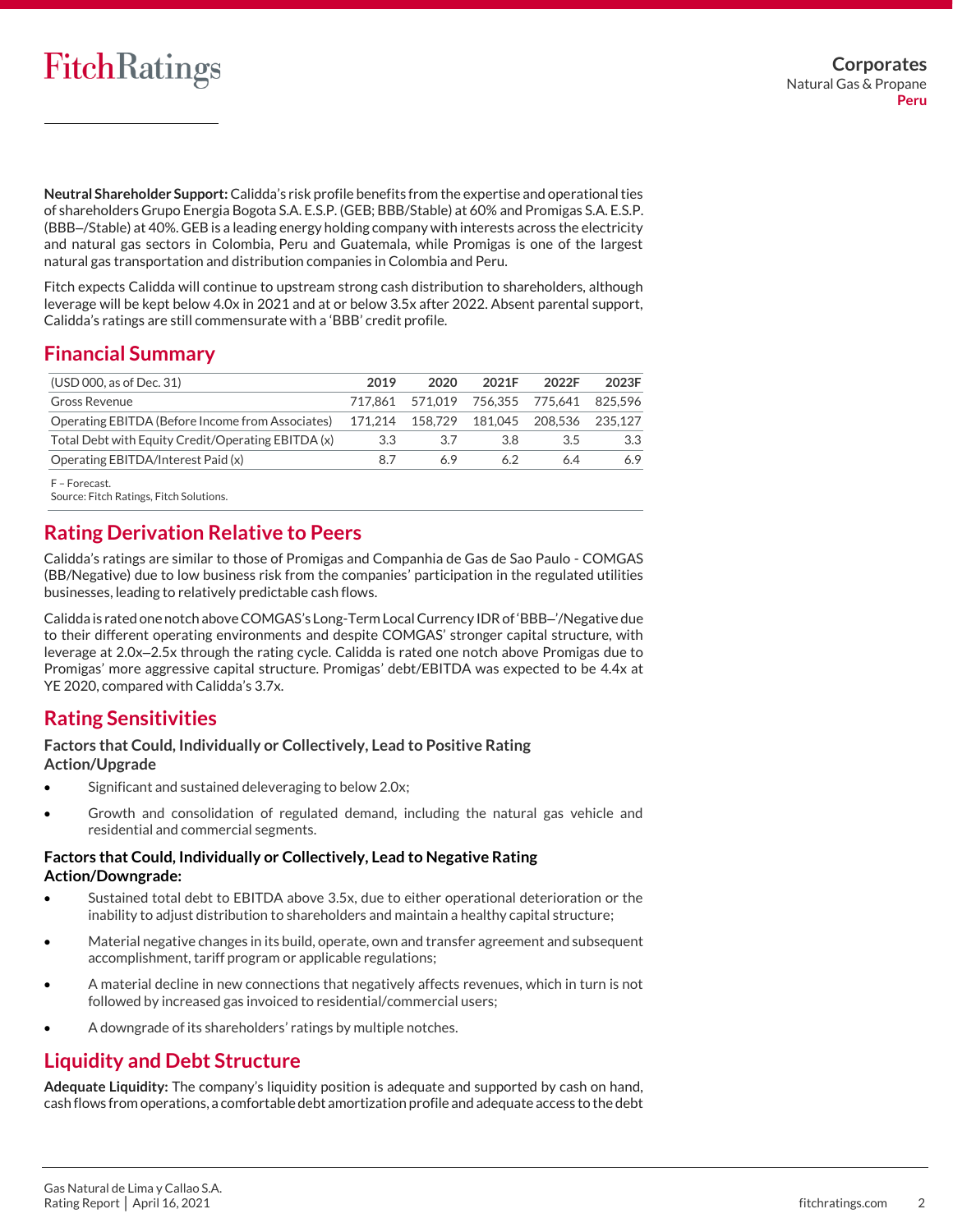capital markets. The company also relies on uncommitted credit lines totaling USD188.5 million, of which USD26 million was drawn at YE 2020.

Total cash on hand was USD23.4 million at YE 2020, compared with USD34 million of short-term debt and USD558 million of long-term debt. Long-term debt mostly consists of USD320 million in senior unsecured notes due in April 2023. The company has consistently added medium-term debt to fund its distribution system expansion as well as annual dividend payments. Approximately 54% of total debt is U.S. dollar-denominated, while its tariff is calculated in U.S. dollars and the balance is covered by a currency swap.

Fitch expects the company to continue to distribute dividends to shareholders, although leverage should not surpass 3.5x through the medium term.

## **ESG Considerations**

Unless otherwise disclosed in this section, the highest level of ESG credit relevance is a score of '3'. This means ESG issues are credit-neutral or have only a minimal credit impact on the entity, either due to their nature or the way in which they are being managed by the entity. For more information on Fitch's ESG Relevance Scores, visit [www.fitchratings.com/esg.](http://www.fitchratings.com/esg)

# **Liquidity and Debt Maturities with No Refinancing**

### **Liquidity Analysis**

| (USD 000)                                                                 | 12/31/19  | 12/31/20  |
|---------------------------------------------------------------------------|-----------|-----------|
| <b>Total Cash and Cash Equivalents</b>                                    | 11.448    | 23,405    |
| Short-Term Investments                                                    |           |           |
| Less: Not Readily Available Cash and Cash Equivalents                     | 0         | Ω         |
| Fitch-Defined Readily Available Cash and Cash Equivalents                 | 11.448    | 23,405    |
| Availability Under Committed Lines of Credit                              | 0         | 0         |
| <b>Total Liquidity</b>                                                    | 11.448    | 23,405    |
| <b>LTM EBITDA After Associates and Minorities</b>                         | 171.214   | 158,729   |
| LTM FCF                                                                   | (78, 185) | (20, 148) |
| Source: Fitch Ratings, Fitch Solutions, Gas Natural de Lima y Callao S.A. |           |           |

## **Scheduled Debt Maturities**

| 12/31/20    |
|-------------|
| 34,085      |
| $\mathbf 0$ |
| 319,398     |
| 18,000      |
| 18,000      |
| 202,232     |
| 591,715     |
|             |

Source: Fitch Ratings, Fitch Solutions, Gas Natural de Lima y Callao S.A.

# **Key Assumptions**

### **Fitch's Key Assumptions Within its Rating Case for the Issuer**

• The company will add an annual average of 185,000 residential/commercial clients per year during the next four years;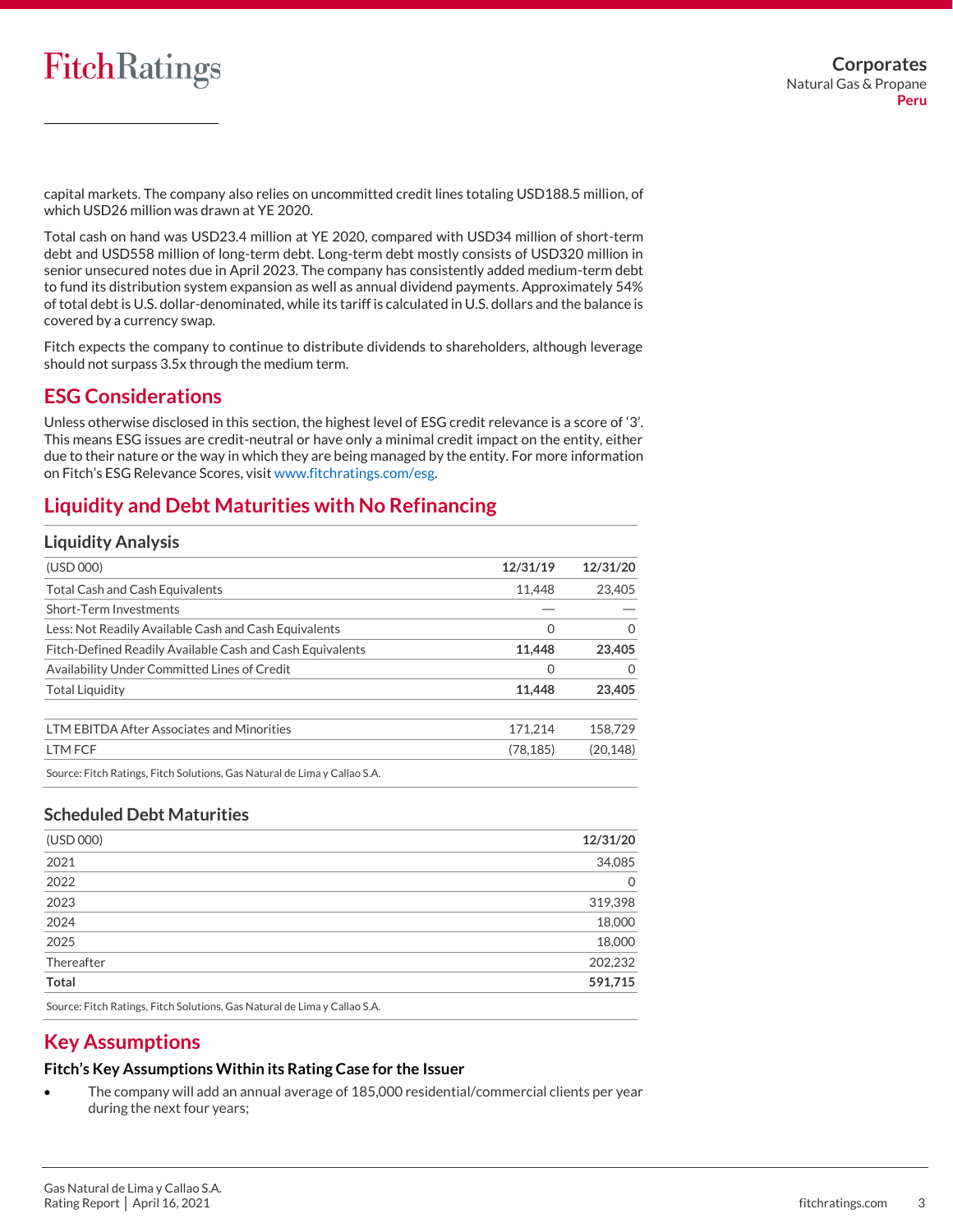- Annual volumes will increase by around 1.7% on average over the next four years;
- Pass through of costs and inflation in tariffs;
- Average annual capex of approximately USD128 million for the next four years;
- Dividend distributions averaging USD85 million during the next four years.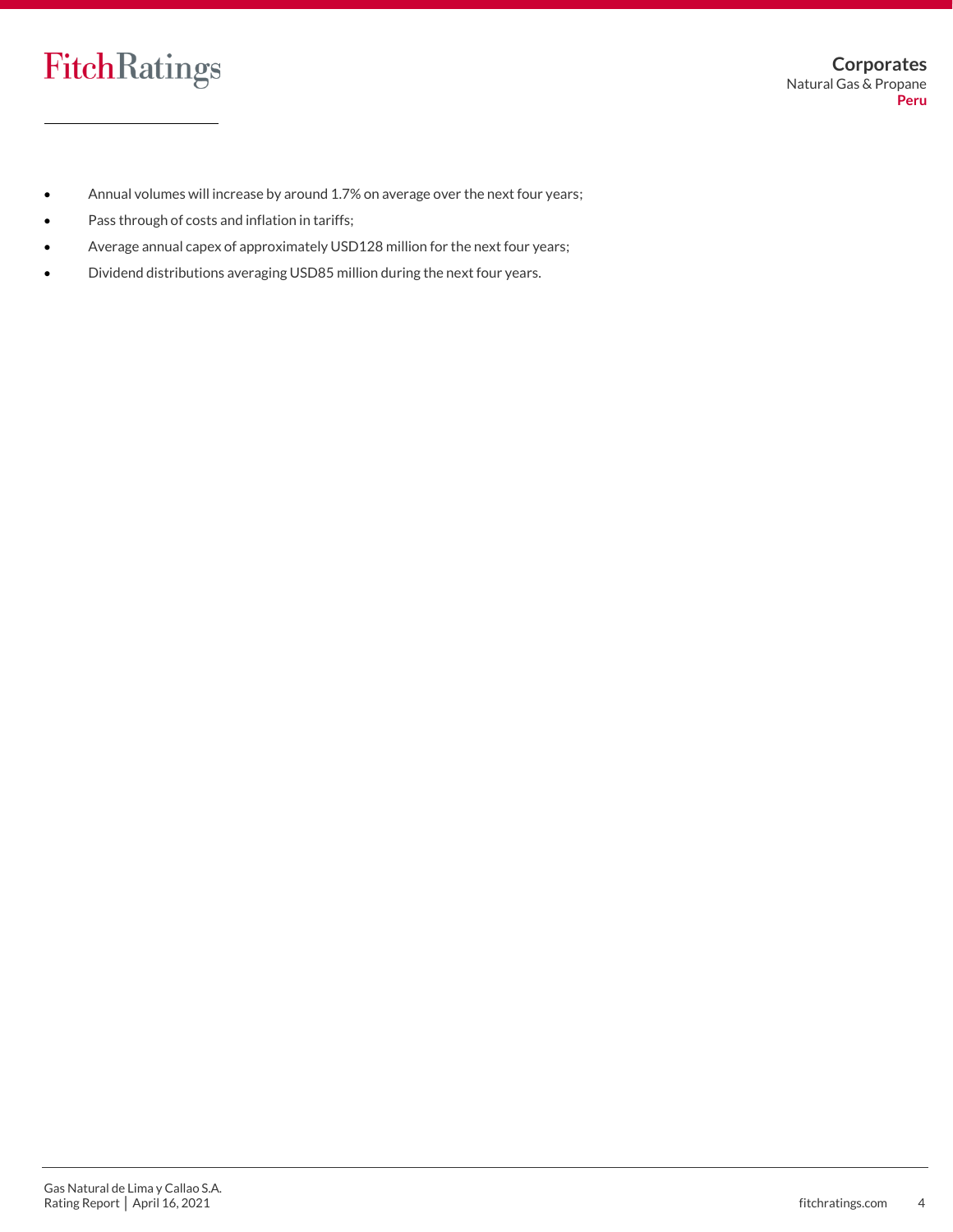# **Financial Data**

|                                                                         | <b>Historical</b> |              |           |           |               |
|-------------------------------------------------------------------------|-------------------|--------------|-----------|-----------|---------------|
| (USD 000, as of Dec. 31)                                                | 2019              | 2020         | 2021      | 2022      | 2023          |
| <b>Summary Income Statement</b>                                         |                   |              |           |           |               |
| Gross Revenue                                                           | 717,861           | 571,019      | 756,355   | 775,641   | 825,596       |
| Revenue Growth (%)                                                      | 6.4               | (20.5)       | 32.5      | 2.5       | 6.4           |
| Operating EBITDA (Before Income from Associates)                        | 171,214           | 158,729      | 181,045   | 208,536   | 235,127       |
| Operating EBITDA Margin (%)                                             | 23.9              | 27.8         | 23.9      | 26.9      | 28.5          |
| <b>Operating EBITDAR</b>                                                | 171,214           | 158,729      | 181,045   | 208,536   | 235,127       |
| Operating EBITDAR Margin (%)                                            | 23.9              | 27.8         | 23.9      | 26.9      | 28.5          |
| <b>Operating EBIT</b>                                                   | 142,197           | 124,196      | 113,474   | 117,670   | 133,849       |
| Operating EBIT Margin (%)                                               | 19.8              | 21.8         | 15.0      | 15.2      | 16.2          |
| <b>Gross Interest Expense</b>                                           | (22, 151)         | (25, 924)    | (29, 364) | (32, 534) | (34, 220)     |
| Pretax Income (Including Associate Income/Loss)                         | 121,275           | 101,407      | 84,216    | 85,242    | 99,735        |
| <b>Summary Balance Sheet</b>                                            |                   |              |           |           |               |
| Readily Available Cash and Equivalents                                  | 11,448            | 23,405       | 24,454    | 21,643    | 21,991        |
| <b>Total Debt with Equity Credit</b>                                    | 556,462           | 591,715      | 682,630   | 735.630   | 776,232       |
| Total Adjusted Debt with Equity Credit                                  | 556,462           | 591,715      | 682,630   | 735,630   | 776,232       |
| Net Debt                                                                | 545,014           | 568,310      | 658,176   | 713,987   | 754,241       |
| <b>Summary Cash Flow Statement</b>                                      |                   |              |           |           |               |
| Operating EBITDA                                                        | 171,214           | 158,729      | 181,045   | 208,536   | 235,127       |
| <b>Cash Interest Paid</b>                                               | (19,610)          | (23,034)     | (29, 364) | (32, 534) | (34,220)      |
| Cash Tax                                                                | (28,037)          | (24, 333)    | (23,974)  | (24, 266) | (28, 392)     |
| Dividends Received Less Dividends Paid to Minorities (Inflow/(Out)flow) | $\mathbf{O}$      | $\mathbf{O}$ | 0         | 0         | $\mathcal{O}$ |
| Other Items Before FFO                                                  | 2,149             | 9,061        | $\Omega$  | $\Omega$  | $\Omega$      |
| <b>Funds Flow from Operations</b>                                       | 125,716           | 120,423      | 127,707   | 151,736   | 172,515       |
| FFO Margin (%)                                                          | 17.5              | 21.1         | 16.9      | 19.6      | 20.9          |
| Change in Working Capital                                               | (22,753)          | 7,544        | (7, 299)  | (1,205)   | (3, 121)      |
| Cash Flow from Operations (Fitch Defined)                               | 102,963           | 127,967      | 120,408   | 150,531   | 169,394       |
| Total Non-Operating/Nonrecurring Cash Flow                              | $\mathbf 0$       | 0            |           |           |               |
| Capex                                                                   | (121, 353)        | (73, 722)    |           |           |               |
| Capital Intensity (Capex/Revenue) (%)                                   | 16.9              | 12.9         |           |           |               |
| <b>Common Dividends</b>                                                 | (59, 795)         | (74, 393)    |           |           |               |
| FCF                                                                     | (78, 185)         | (20, 148)    |           |           |               |
| Net Acquisitions and Divestitures                                       | (2,451)           | 0            |           |           |               |
| Other Investing and Financing Cash Flow Items                           | (1, 197)          | (232)        | 0         | 0         | 0             |
| Net Debt Proceeds                                                       | 72,518            | 31,980       | 90,915    | 53,000    | 40,602        |
| Net Equity Proceeds                                                     | 0                 | $\Omega$     | 0         | $\Omega$  | 0             |
| Total Change in Cash                                                    | (9, 315)          | 11,600       | 1,049     | (2,811)   | 349           |
| Leverage Ratios (x)                                                     |                   |              |           |           |               |
| Total Net Debt with Equity Credit/Operating EBITDA                      | 3.2               | 3.6          | 3.6       | 3.4       | 3.2           |
| <b>Total Adjusted Debt/Operating EBITDAR</b>                            | 3.3               | 3.7          | 3.8       | 3.5       | 3.3           |
| Total Adjusted Net Debt/Operating EBITDAR                               | 3.2               | 3.6          | 3.6       | 3.4       | 3.2           |
| Total Debt with Equity Credit/Operating EBITDA                          | 3.3               | 3.7          | 3.8       | 3.5       | 3.3           |
| FFO Adjusted Leverage                                                   | 3.9               | 4.2          | 4.3       | 4.0       | 3.8           |
|                                                                         |                   |              |           |           |               |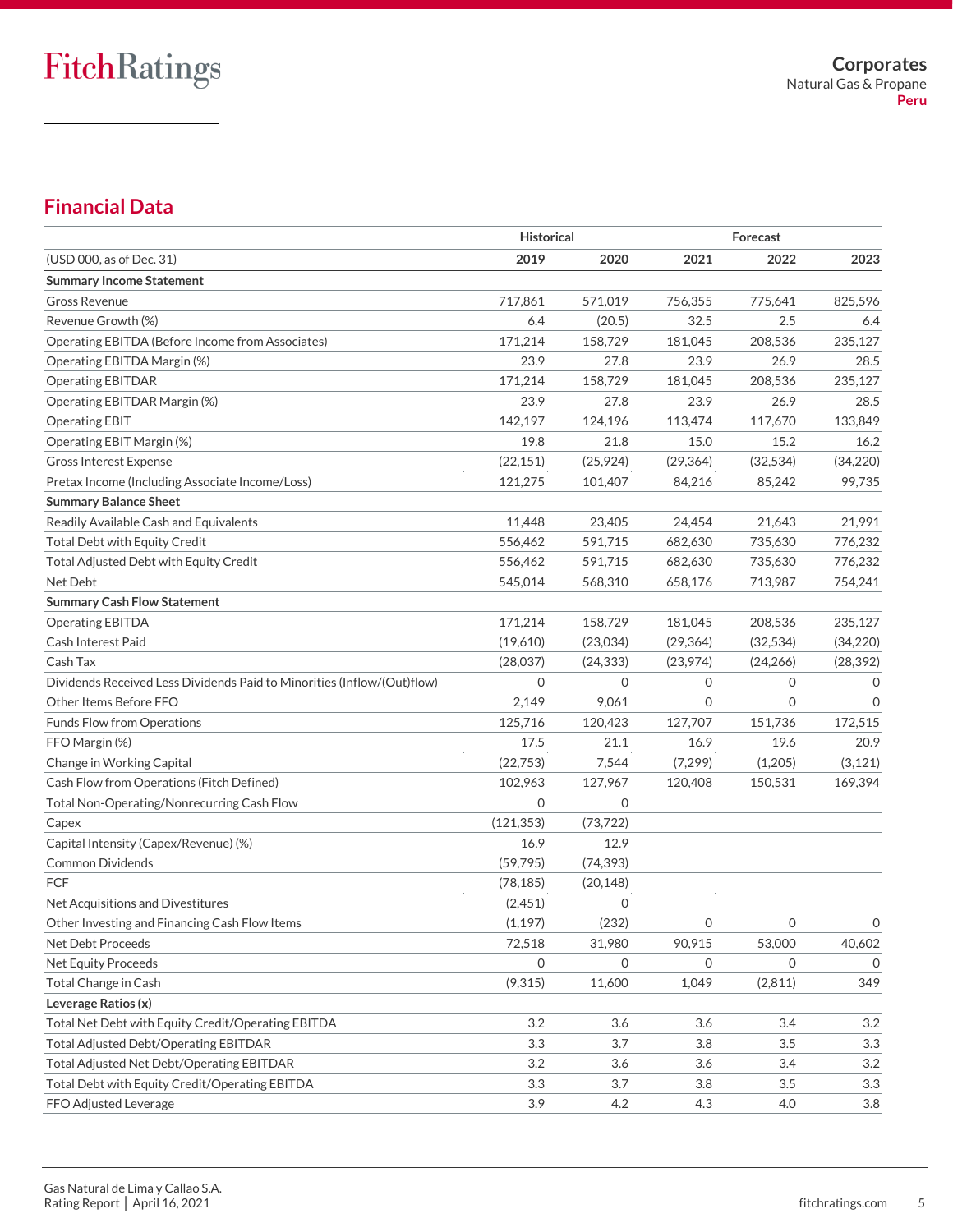|                                                           | <b>Historical</b> |            |            | Forecast   |            |
|-----------------------------------------------------------|-------------------|------------|------------|------------|------------|
| (USD 000, as of Dec. 31)                                  | 2019              | 2020       | 2021       | 2022       | 2023       |
| FFO Adjusted Net Leverage                                 | 3.8               | 4.1        | 4.2        | 3.9        | 3.6        |
| FFO Leverage                                              | 3.9               | 4.2        | 4.3        | 4.0        | 3.8        |
| FFO Net Leverage                                          | 3.8               | 4.1        | 4.2        | 3.9        | 3.6        |
| <b>Calculations for Forecast Publication</b>              |                   |            |            |            |            |
| Capex, Dividends, Acquisitions and Other Items Before FCF | (183, 599)        | (148, 115) | (210, 274) | (206, 342) | (209, 647) |
| FCF After Acquisitions and Divestitures                   | (80,636)          | (20, 148)  | (89, 866)  | (55, 811)  | (40, 253)  |
| FCF Margin (After Net Acquisitions) (%)                   | (11.2)            | (3.5)      | (11.9)     | (7.2)      | (4.9)      |
| Coverage Ratios (x)                                       |                   |            |            |            |            |
| <b>FFO Interest Coverage</b>                              | 7.3               | 6.1        | 5.3        | 5.7        | 6.0        |
| FFO Fixed-Charge Coverage                                 | 7.3               | 6.1        | 5.3        | 5.7        | 6.0        |
| Operating EBITDAR/Interest Paid + Rents                   | 8.7               | 6.9        | 6.2        | 6.4        | 6.9        |
| Operating EBITDA/Interest Paid                            | 8.7               | 6.9        | 6.2        | 6.4        | 6.9        |
| <b>Additional Metrics (%)</b>                             |                   |            |            |            |            |
| CFO-Capex/Total Debt with Equity Credit                   | (3.3)             | 9.2        | (3.8)      | 3.9        | 7.0        |
| CFO-Capex/Total Net Debt with Equity Credit               | (3.4)             | 9.5        | (4.0)      | 4.0        | 7.2        |

CFO – Cash flow from operations.

#### **How to Interpret the Forecast Presented**

The forecast presented is based on Fitch Ratings' internally produced, conservative rating case forecast. It does not represent the forecast of the rated issuer. The forecast set out above is only one component used by Fitch Ratings to assign a rating or determine a rating outlook, and the information in the forecast reflects material but not exhaustive elements of Fitch Ratings' rating assumptions for the issuer's financial performance. As such, it cannot be used to establish a rating, and it should not be relied on for that purpose. Fitch Ratings' forecasts are constructed using a proprietary internal forecasting tool, which employs Fitch Ratings' own assumptions on operating and financial performance that may not reflect the assumptions that you would make. Fitch<br>Ratings' own definitions of financi internal deliberations, where Fitch Ratings, at its sole discretion, considers the data may be potentially sensitive in a commercial, legal or regulatory context. The forecast (as with the entirety of this report) is produced strictly subject to the disclaimers set out at the end of this report. Fitch Ratings may update the forecast in future reports but assumes no responsibility to do so. Original financial statement data for historical periods is processed by Fitch Solutions on behalf of Fitch Ratings. Key financial adjustments and all financial forecasts credited to Fitch Ratings are generated by rating agency staff.

Source: Fitch Ratings, Fitch Solutions.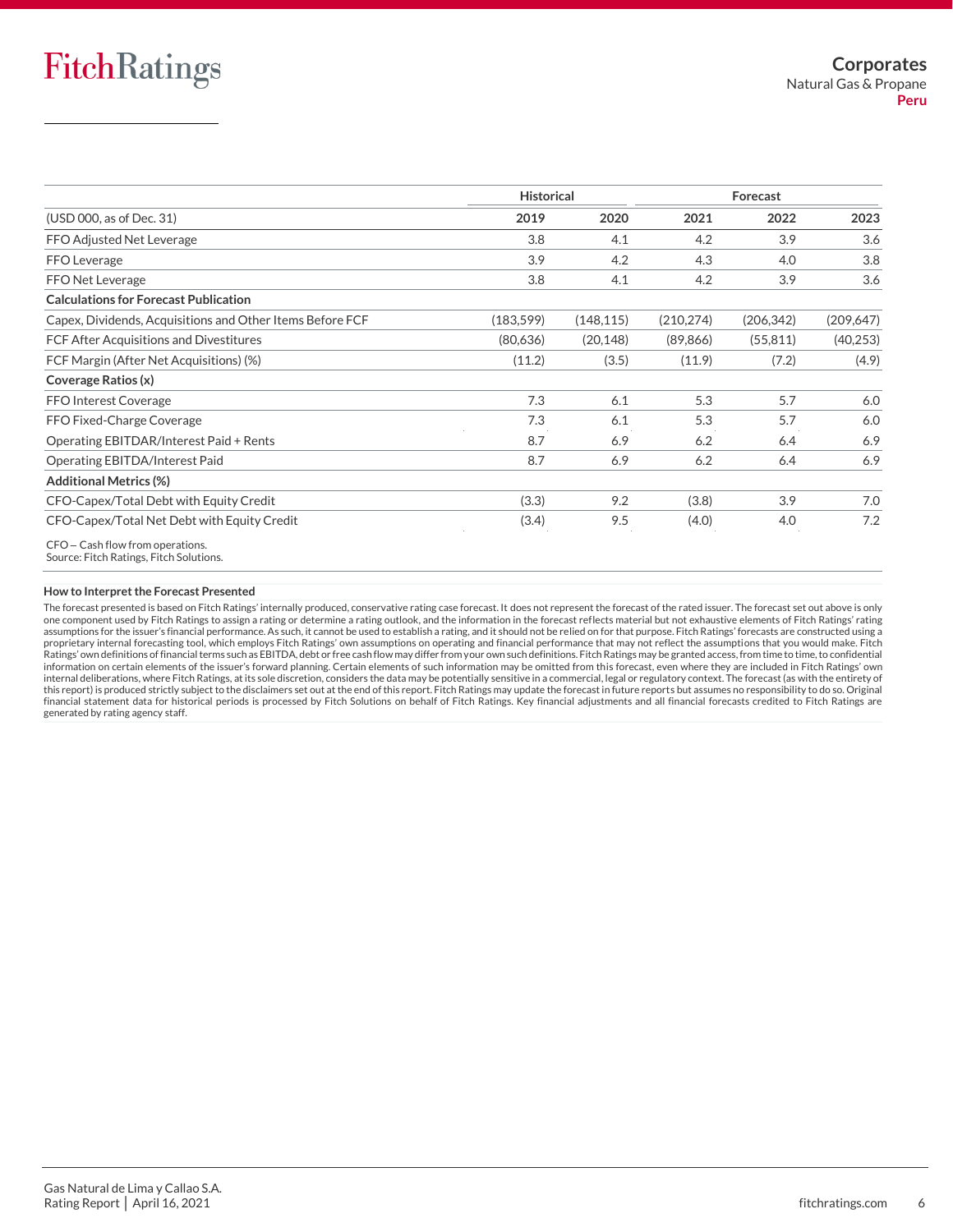# **Ratings Navigator**

|                  | <b>FitchRatings</b> |                              |                                        |                        | Gas Natural de Lima y Callao S.A.         |        | <b>ESG Relevance:</b>        |               |                            |                              | <b>Corporates Ratings Navigator</b><br><b>Latin America Utilities</b> |
|------------------|---------------------|------------------------------|----------------------------------------|------------------------|-------------------------------------------|--------|------------------------------|---------------|----------------------------|------------------------------|-----------------------------------------------------------------------|
|                  |                     |                              |                                        |                        | <b>Business Profile</b>                   |        |                              |               | <b>Financial Profile</b>   |                              |                                                                       |
| Factor<br>Levels | Sector Risk Profile | <b>Operating Environment</b> | Management and<br>Corporate Governance | <b>Regulatory Risk</b> | Commodity Price and<br><b>Market Risk</b> | Market | Asset Base and<br>Operations | Profitability | <b>Financial Structure</b> | <b>Financial Flexibility</b> | <b>Issuer Default Rating</b>                                          |
| aaa              |                     |                              |                                        |                        |                                           |        |                              |               |                            |                              | AAA                                                                   |
| $aa+$            |                     |                              |                                        |                        |                                           |        |                              |               |                            |                              | $+AA$                                                                 |
| aa               |                     |                              |                                        |                        |                                           |        |                              |               |                            |                              |                                                                       |
| aa-              |                     |                              |                                        |                        |                                           |        |                              |               |                            |                              |                                                                       |
| $a+$             |                     |                              |                                        |                        |                                           |        |                              |               |                            |                              |                                                                       |
| $\mathbf{a}$     |                     |                              |                                        |                        |                                           |        |                              |               |                            |                              |                                                                       |
| $a-$             |                     |                              |                                        |                        |                                           |        |                              |               |                            |                              |                                                                       |
| bbb+             |                     |                              |                                        |                        |                                           |        |                              |               |                            |                              | BBB+                                                                  |
| bbb              |                     |                              |                                        |                        |                                           |        |                              |               |                            |                              | <b>Stable</b><br>3BB                                                  |
| bbb-             |                     |                              |                                        |                        |                                           |        |                              |               |                            |                              | BBB-                                                                  |
| $bb++$           |                     |                              |                                        |                        |                                           |        |                              |               |                            |                              | BB+                                                                   |
| bb               |                     |                              |                                        |                        |                                           |        |                              |               |                            |                              | <b>BB</b>                                                             |
| bb-              |                     |                              |                                        |                        |                                           |        |                              |               |                            |                              | BB-                                                                   |
| $b+$             |                     |                              |                                        |                        |                                           |        |                              |               |                            |                              | $B +$                                                                 |
| $\mathbf b$      |                     |                              |                                        |                        |                                           |        |                              |               |                            |                              |                                                                       |
| $\mathbf{p}$     |                     |                              |                                        |                        |                                           |        |                              |               |                            |                              | B-                                                                    |
| $ccc+$           |                     |                              |                                        |                        |                                           |        |                              |               |                            |                              | CCC+                                                                  |
| ccc              |                     |                              |                                        |                        |                                           |        |                              |               |                            |                              | CCC                                                                   |
| CCC-             |                     |                              |                                        |                        |                                           |        |                              |               |                            |                              | CCC-                                                                  |
| cc               |                     |                              |                                        |                        |                                           |        |                              |               |                            |                              | cc                                                                    |
| $\mathbf{c}$     |                     |                              |                                        |                        |                                           |        |                              |               |                            |                              |                                                                       |
| d or rd          |                     |                              |                                        |                        |                                           |        |                              |               |                            |                              | D or RD                                                               |

| <b>Bar Chart Legend:</b> |                                        |  |                                           |  |  |  |  |  |  |  |
|--------------------------|----------------------------------------|--|-------------------------------------------|--|--|--|--|--|--|--|
|                          | Vertical Bars = Range of Rating Factor |  | <b>Bar Arrows = Rating Factor Outlook</b> |  |  |  |  |  |  |  |
|                          | Bar Colours = Relative Importance      |  | Positive                                  |  |  |  |  |  |  |  |
|                          | Higher Importance                      |  | Negative                                  |  |  |  |  |  |  |  |
|                          | Average Importance                     |  | Evolving                                  |  |  |  |  |  |  |  |
|                          | Lower Importance                       |  | Stable                                    |  |  |  |  |  |  |  |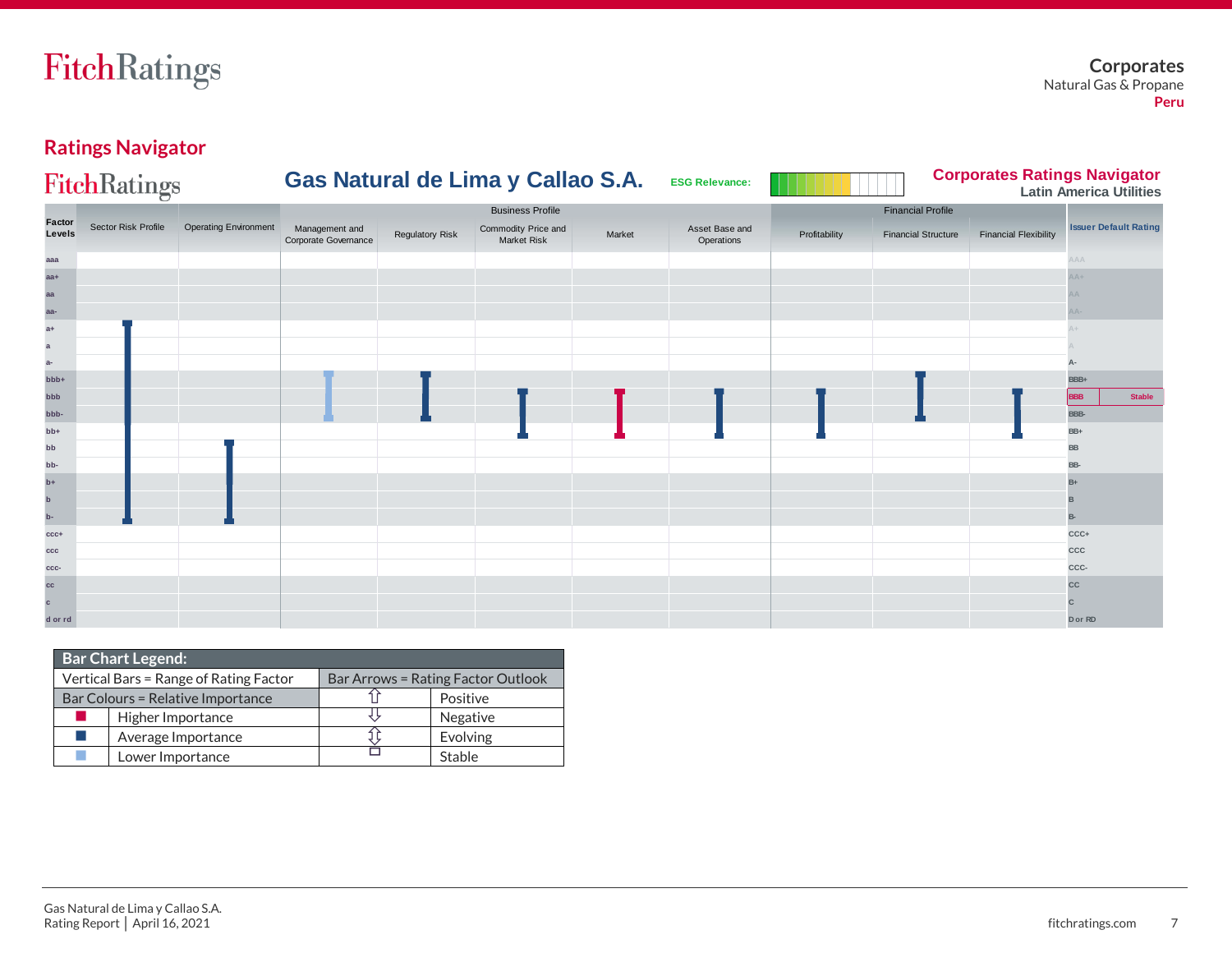### **Corporates** Natural Gas & Propane **Peru**

## FitchRatings

#### **Corporates Ratings Navigator**

Good CG track record but effectiveness/independence of board less obvious. No evidence of abuse

Good quality reporting without significant failing. Consistent with the average of listed companies in major exchanges.

not a rating driver

**Latin America Utilities**

1

issues 2 issues

4 3

issues issues

|                | <b>FitchRatings</b>          |     | Gas Natural de Lima y Callao S.A.                                                                                                           |  |            |  |                                            |                |  |  |
|----------------|------------------------------|-----|---------------------------------------------------------------------------------------------------------------------------------------------|--|------------|--|--------------------------------------------|----------------|--|--|
|                | <b>Operating Environment</b> |     |                                                                                                                                             |  |            |  | <b>Management and Corporate Governance</b> |                |  |  |
| $hh+$          | Economic Environment         | bbb | Average combination of countries where economic value is created and where assets are<br>located.                                           |  | $a -$      |  | Management Strategy                        | <b>bbb</b>     |  |  |
| b <sub>b</sub> | <b>Financial Access</b>      | bbb | Average combination of issuer specific funding characteristics and of the strength of the<br>relevant local financial market                |  | $hb +$     |  | Governance Structure                       | <b>bbb</b>     |  |  |
|                | Systemic Governance          | b   | Systemic governance (eg rule of law, corruption; government effectiveness) of the issuer's<br>country of incorporation consistent with 'b'. |  | <b>bbb</b> |  | <b>Group Structure</b>                     | $\overline{a}$ |  |  |
| $h-$           |                              |     |                                                                                                                                             |  | bbb-       |  | <b>Financial Transparency</b>              | <b>bbb</b>     |  |  |
| $CCC +$        |                              |     |                                                                                                                                             |  | $hh+$      |  |                                            |                |  |  |

#### $Re$  **Regulatory Risk**

| $a-$             | Independence                       | bbb | Low government interference in utility regulations.                                                                                       |     | bbb+                                           | Price and Volume Risk            | <b>bbb</b> |
|------------------|------------------------------------|-----|-------------------------------------------------------------------------------------------------------------------------------------------|-----|------------------------------------------------|----------------------------------|------------|
| bb <sub>+</sub>  | Balance                            | a   | Balanced framework between end users' and sector participants' needs. It seeks low tariffs<br>for users and attractive return on capital. |     | bbb                                            | Counterparty Risk                | bb         |
| bbb              | Transparency                       | bbb | The tariff-setting procedure is transparent and includes the participation of industry<br>players.                                        |     | bbb-                                           |                                  |            |
| bbb-             | Recourse of Law                    | bbb | Procedures to appeal regulatory rulings are clear but long processing periods. Companies<br>can oppose or comment on regulations.         |     | $bb+$                                          |                                  |            |
| $hh+$            | <b>Timeliness of Cost Recovery</b> | bbb | Moderate lag to recover capital and operating costs.                                                                                      |     | bb                                             |                                  |            |
| <b>Market</b>    |                                    |     |                                                                                                                                           |     |                                                | <b>Asset Base and Operations</b> |            |
| bb <sub>b+</sub> | Consumption Grow th Trend          | bbb | Customer and usage growth in line with industry averages.                                                                                 |     | bb <sub>b+</sub>                               | Asset Diversity                  | bb         |
| bbb              | Customer Mix                       | bbb | Somewhat diversified customer base.                                                                                                       | bbb | Reliability of Operations and Cost<br>Position | bbb                              |            |

| bbb+  | Consumption Grow th Trend | bbb | Customer and usage growth in line with industry averages.    | bb <sub>b+</sub> | Asset Diversity                                 | bb         |
|-------|---------------------------|-----|--------------------------------------------------------------|------------------|-------------------------------------------------|------------|
| bbb   | Customer Mix              | bbb | Somewhat diversified customer base.                          | bbb              | Reliability of Operations and Cost<br>Position  | <b>bbb</b> |
| bbb-  | Geographic Location       | bb  | High sensitivity to extreme weather or disaster disruptions. | bbb-             | Exposure to Environmental Regulations           | <b>bbb</b> |
| $bb+$ | Supply Demand Dynamics    | bbb | Moderately favorable outlook for prices and rates.           | $bb+$            | Capital and Technological Intensity of<br>Capex | <b>bbb</b> |
| bb    |                           |     |                                                              | bb               |                                                 |            |

| <b>Commodity Price and Market Risk</b> |  |                       |     |                                                                                                                                      |  |  |  |  |  |  |
|----------------------------------------|--|-----------------------|-----|--------------------------------------------------------------------------------------------------------------------------------------|--|--|--|--|--|--|
| $bbb+$                                 |  | Price and Volume Risk | bbb | Moderate exposure to price risk Long-term contracts provide high revenue visibility and most costs<br>variations are passed through. |  |  |  |  |  |  |
| bbb                                    |  | Counterparty Risk     | bb  | Weighted average credit quality of actual and potential offtakers is in line with 'BB' rating.                                       |  |  |  |  |  |  |
| bbb-                                   |  |                       |     |                                                                                                                                      |  |  |  |  |  |  |
| $bb+$                                  |  |                       |     |                                                                                                                                      |  |  |  |  |  |  |
| bb                                     |  |                       |     |                                                                                                                                      |  |  |  |  |  |  |

Strategy may include opportunistic elements but soundly implemented.

a Group structure shows some complexity but mitigated by transparent reporting.

of power even with ownership concentration.

#### **Market Asset Base and Operations**

| $1.99991$ and $9.9991$ and $9.991$ and $9.991$ |  |                                                 |            |                                                                                                  |  |  |  |  |  |
|------------------------------------------------|--|-------------------------------------------------|------------|--------------------------------------------------------------------------------------------------|--|--|--|--|--|
| bbb+                                           |  | Asset Diversity                                 | bb         | Small size and/or limited diversification                                                        |  |  |  |  |  |
| bbb                                            |  | Reliability of Operations and Cost<br>Position  | <b>bbb</b> | Reliability and cost of operations at par with industry averages with moderate operating losses. |  |  |  |  |  |
| bbb-                                           |  | Exposure to Environmental Regulations           | bbb        | Limited or manageable exposure to environmental regulations.                                     |  |  |  |  |  |
| b <sub>b+</sub>                                |  | Capital and Technological Intensity of<br>Capex | <b>bbb</b> | Moderate reinvestment requirements in established technologies.                                  |  |  |  |  |  |
| bb                                             |  |                                                 |            |                                                                                                  |  |  |  |  |  |

#### **Profitability Financial Structure**

| <b>TURILGMIRTY</b>                                            |  |                               |                |                                                                                                                          |                                                                                                                                                          |       |  |                                          |               |                    |        |  |  |  |  |  |  |
|---------------------------------------------------------------|--|-------------------------------|----------------|--------------------------------------------------------------------------------------------------------------------------|----------------------------------------------------------------------------------------------------------------------------------------------------------|-------|--|------------------------------------------|---------------|--------------------|--------|--|--|--|--|--|--|
| bb <sub>b+</sub>                                              |  | Volatility of Profitability   |                | hhh Stability and predictability of profits in line with utility peers.                                                  |                                                                                                                                                          | $a -$ |  | FFO Leverage                             | $bbb$ $4.25x$ |                    |        |  |  |  |  |  |  |
| bbb                                                           |  | Free Cash Flow                | b <sub>b</sub> | Structurally negative FCF across the investment cycle.                                                                   |                                                                                                                                                          | bbb   |  | FFO Net Leverage                         | bbb           | 3.5x               |        |  |  |  |  |  |  |
| bbb-                                                          |  |                               |                |                                                                                                                          |                                                                                                                                                          | bbb   |  | Total Debt With Equity Credit/Op. EBITDA | bbb           | 4.0x               |        |  |  |  |  |  |  |
| $bb+$                                                         |  |                               |                |                                                                                                                          |                                                                                                                                                          | bbb   |  |                                          |               |                    |        |  |  |  |  |  |  |
| bb                                                            |  |                               |                |                                                                                                                          |                                                                                                                                                          | bb+   |  |                                          |               |                    |        |  |  |  |  |  |  |
| inancial Flexibility<br><b>Credit-Relevant ESG Derivation</b> |  |                               |                |                                                                                                                          |                                                                                                                                                          |       |  |                                          |               | <b>Overall ESG</b> |        |  |  |  |  |  |  |
| bbb+                                                          |  | Financial Discipline          | bb             | Financial policies in place but flexibility in applying them could lead to temporarily<br>exceeding downgrade guidelines | Gas Natural de Lima y Callao S.A. has 9 ESG potential rating drivers<br>key                                                                              |       |  |                                          | driver        |                    | issues |  |  |  |  |  |  |
| bbb                                                           |  | Liquidity (Cash+CFO)/S-T Debt | bbb            | One year liquidity ratio above 1.25x. Well-spread maturity schedule of debt but funding<br>may be less diversified.      | Netw orks' exposure to extreme w eather events- negative (e.g. risk of drought and flooding) or<br>positive (e.g. additional return on resilience capex) |       |  |                                          |               |                    |        |  |  |  |  |  |  |
| bbb-                                                          |  | FFO Interest Coverage         | bbb            | 4.5x                                                                                                                     | driver<br>Requlatory-driven access and affordability targets of utility services                                                                         |       |  |                                          | $\Omega$      | issues             |        |  |  |  |  |  |  |

- **positive (e.g. additional return on resilience capex)**<br>positive (e.g. additional return on resilience capex)
- 
- Quality and safety of products and services; data security **SALE**
- Impact of labor negotiations and employee (dis)satisfaction **SALE**
- 
- Social resistance to major projects that leads to delays and cost increases
- Governance is minimally relevant to the rating and is not currently a driver.

For further details on Credit-Relevant ESG scoring, see page 3.

| <b>Financial Flexibility</b> |                 |  |                               |     |                                                                                                                          |  | <b>Credit-Relevant ESG Derivation</b> |  |                                                                                                                                                          |                    |  |  |  |  |
|------------------------------|-----------------|--|-------------------------------|-----|--------------------------------------------------------------------------------------------------------------------------|--|---------------------------------------|--|----------------------------------------------------------------------------------------------------------------------------------------------------------|--------------------|--|--|--|--|
|                              | bb <sub>+</sub> |  | Financial Discipline          |     | Financial policies in place but flexibility in applying them could lead to temporarily<br>exceeding downgrade guidelines |  |                                       |  | Gas Natural de Lima y Callao S.A. has 9 ESG potential rating drivers                                                                                     | kev<br>driver      |  |  |  |  |
|                              | bbb             |  | Liquidity (Cash+CFO)/S-T Debt | bbb | One year liquidity ratio above 1.25x. Well-spread maturity schedule of debt but funding<br>may be less diversified.      |  |                                       |  | Netw orks' exposure to extreme w eather events- negative (e.g. risk of drought and flooding) or<br>positive (e.g. additional return on resilience capex) |                    |  |  |  |  |
|                              | bbb             |  | FFO Interest Coverage         |     | $hhh$ $4.5x$                                                                                                             |  |                                       |  | Regulatory-driven access and affordability targets of utility services                                                                                   | driver             |  |  |  |  |
|                              | $bb+$           |  | FX Exposure                   | bbb | Some FX exposure on profitability and/or debt/cash flow match. Effective hedging in<br>place                             |  |                                       |  | Quality and safety of products and services; data security                                                                                               | potentia<br>driver |  |  |  |  |
|                              | bb              |  |                               |     |                                                                                                                          |  |                                       |  | Impact of labor negotiations and employee (dis)satisfaction                                                                                              |                    |  |  |  |  |

**How to Read This Page:** The left column shows the three-notch band assessment for the overall Factor, illustrated by a bar. The right column breaks down the Factor into Sub-Factors, with a description appropriate for each Sub-Factor and its corresponding category.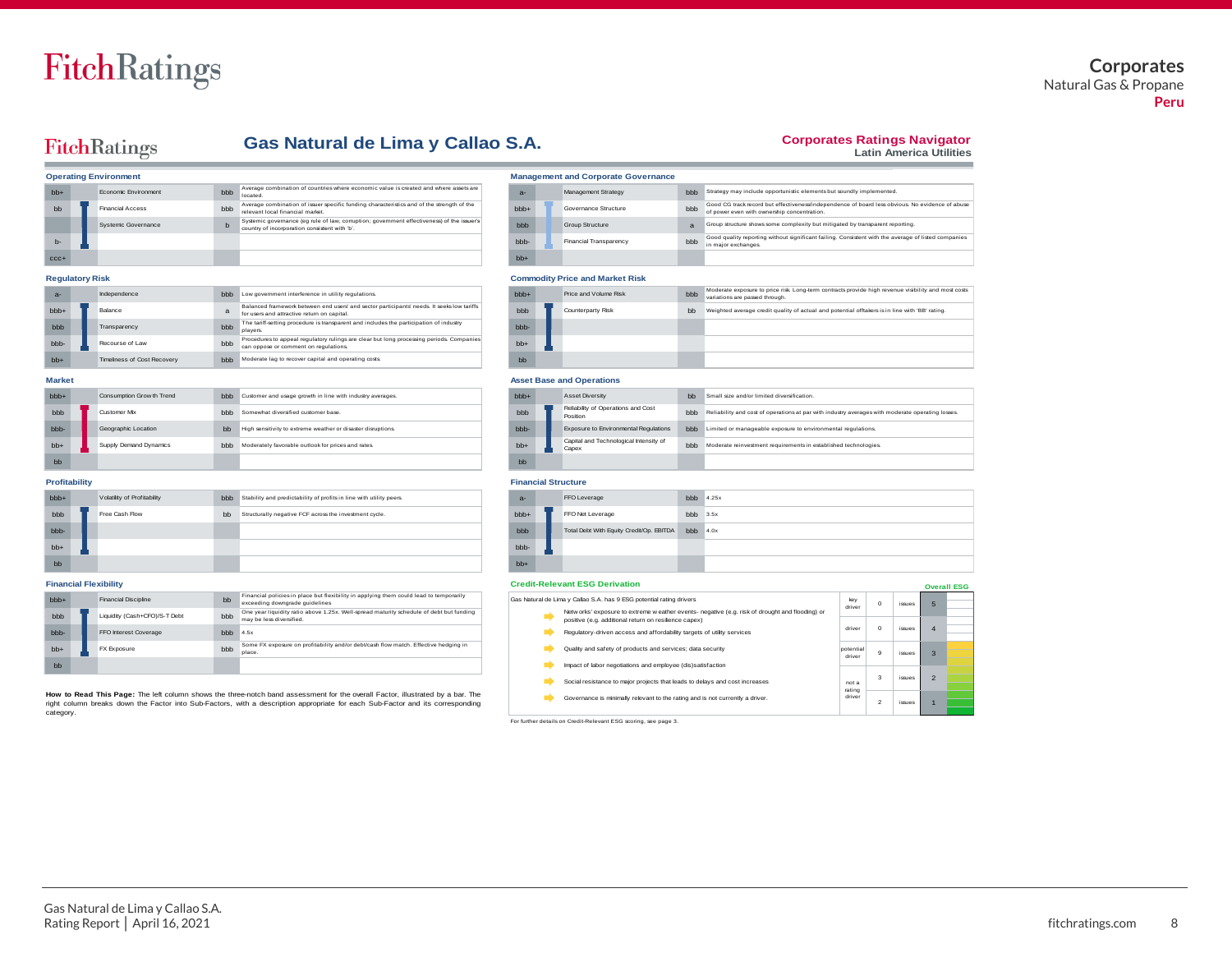#### **Gas Natural de Lima y Callao S.A.**

#### **Corporates Ratings Navigator Latin America Utilities**

| Gas Natural de Lima y Callao S.A.<br><b>FitchRatings</b>                                                                       |                     |                | <b>Corporates Ratings Nav</b><br>Latin America I |                  |  |
|--------------------------------------------------------------------------------------------------------------------------------|---------------------|----------------|--------------------------------------------------|------------------|--|
| <b>Credit-Relevant ESG Derivation</b>                                                                                          |                     |                |                                                  | <b>Overall E</b> |  |
| Gas Natural de Lima y Callao S.A. has 9 ESG potential rating drivers                                                           | key driver          | $\Omega$       | issues                                           |                  |  |
| Gas Natural de Lima y Callao S.A. has exposure to extreme w eather events but this has very low impact on the rating.          |                     |                |                                                  |                  |  |
| Gas Natural de Lima y Callao S.A. has exposure to access/affordability risk but this has very low impact on the rating.        | driver              | $\Omega$       | issues                                           |                  |  |
| Gas Natural de Lima y Callao S.A. has exposure to customer accountability risk but this has very low impact on the rating.     | potential driver    | $\Omega$       | issues                                           |                  |  |
| Gas Natural de Lima y Callao S.A. has exposure to labor relations & practices risk but this has very low impact on the rating. |                     |                |                                                  |                  |  |
| Gas Natural de Lima y Callao S.A. has exposure to social resistance but this has very low impact on the rating.                |                     |                | issues                                           | $\overline{2}$   |  |
| Governance is minimally relevant to the rating and is not currently a driver.                                                  | not a rating driver | $\overline{2}$ | <b>issues</b>                                    |                  |  |

#### **Environmental (E)**

| <b>Environmental (E)</b>                                      |                         |                                                                                                                                                          |                                                                                                   |  |         |  |  |  |  |  |
|---------------------------------------------------------------|-------------------------|----------------------------------------------------------------------------------------------------------------------------------------------------------|---------------------------------------------------------------------------------------------------|--|---------|--|--|--|--|--|
| <b>General Issues</b>                                         | E Score                 | <b>Sector-Specific Issues</b>                                                                                                                            | Reference                                                                                         |  | E Scale |  |  |  |  |  |
| GHG Emissions & Air Quality                                   |                         | Emissions from operations                                                                                                                                | Asset Base and Operations; Regulatory Risk; Profitability;<br><b>Financial Structure</b>          |  |         |  |  |  |  |  |
| Energy Management                                             | $\mathfrak{p}$          | Energy and fuel use in operations; entities' financial targets for<br>losses/shrinkage                                                                   | Asset Base and Operations; Commodity Price and Market<br>Risk: Profitability: Financial Structure |  |         |  |  |  |  |  |
| Water & Wastew ater Management                                |                         | Water usage in operations; water utilities' financial targets for water quality,<br>leakage and usage                                                    | Asset Base and Operations: Regulatory Risk: Profitability                                         |  |         |  |  |  |  |  |
| Waste & Hazardous Materials Management:<br>Ecological Impacts | $\mathfrak{D}$          | Impact of w aste including pollution incidents; discharge compliance; sludge,<br>coal ash                                                                | Asset Base and Operations: Regulatory Risk: Profitability                                         |  |         |  |  |  |  |  |
| Exposure to Environmental Impacts                             | $\overline{\mathbf{z}}$ | Netw orks' exposure to extreme w eather events- negative (e.g. risk of<br>drought and flooding) or positive (e.g. additional return on resilience capex) | Asset Base and Operations; Commodity Price and Market<br>Risk: Profitability                      |  |         |  |  |  |  |  |

#### **Social (S)**

| $\sim$                                                        |                |                                                                             |                                                           |
|---------------------------------------------------------------|----------------|-----------------------------------------------------------------------------|-----------------------------------------------------------|
| <b>General Issues</b>                                         | S Score        | <b>Sector-Specific Issues</b>                                               | Reference                                                 |
| Human Rights, Community Relations, Access &<br>Affordability  | $\overline{3}$ | Requlatory-driven access and affordability targets of utility services      | Asset Base and Operations: Regulatory Risk: Profitability |
| Customer Welfare - Fair Messaging, Privacy &<br>Data Security | 3              | Quality and safety of products and services; data security                  | Regulatory Risk: Profitability                            |
| Labor Relations & Practices                                   | $\overline{3}$ | Impact of labor negotiations and employee (dis)satisfaction                 | Profitability: Financial Structure: Financial Flexibility |
| Employee Wellbeing                                            | $\overline{2}$ | Worker safety and accident prevention                                       | Financial Flexibility                                     |
| Exposure to Social Impacts                                    | 3              | Social resistance to major projects that leads to delays and cost increases | Profitability: Financial Structure                        |

#### **Governance (G)**

| Exposure to Social Impacts |                | Social resistance to major projects that leads to delays and cost increases | Profitability: Financial Structure  |                |               |                                                                                                                                                        |
|----------------------------|----------------|-----------------------------------------------------------------------------|-------------------------------------|----------------|---------------|--------------------------------------------------------------------------------------------------------------------------------------------------------|
| Governance (G)             |                |                                                                             |                                     |                |               | <b>CREDIT-RELEVANT ESG SCALE</b>                                                                                                                       |
| <b>General Issues</b>      | <b>G</b> Score | <b>Sector-Specific Issues</b>                                               | Reference                           | <b>G</b> Scale |               | How relevant are E, S and G issues to the overall o                                                                                                    |
| Management Strategy        | -3             | Strategy development and implementation                                     | Management and Corporate Governance |                | 5             | Highly relevant, a key rating driver that has a significan<br>on an individual basis. Equivalent to "higher" relative i<br>Navigator.                  |
| Governance Structure       |                | Board independence and effectiveness; ow nership concentration              | Management and Corporate Governance |                |               | Relevant to rating, not a key rating driver but has an im<br>combination with other factors. Equivalent to "moderate<br>within Navigator.              |
| Group Structure            | $\overline{3}$ | Complexity, transparency and related-party transactions                     | Management and Corporate Governance |                | 3             | Minimally relevant to rating, either very low impact or a<br>way that results in no impact on the entity rating. Equiv<br>importance within Navigator. |
| Financial Transparency     | -3             | Quality and timing of financial disclosure                                  | Management and Corporate Governance |                | $\mathcal{P}$ | Irrelevant to the entity rating but relevant to the sector.                                                                                            |
|                            |                |                                                                             |                                     |                |               | Irrelevant to the entity rating and irrelevant to the sector                                                                                           |

|                                                                                                                                                                |                     |                |        |                | <b>Overall ESG Scale</b>                                                  |  |  |  |  |
|----------------------------------------------------------------------------------------------------------------------------------------------------------------|---------------------|----------------|--------|----------------|---------------------------------------------------------------------------|--|--|--|--|
|                                                                                                                                                                | key driver          | $\circ$        | issues | 5              |                                                                           |  |  |  |  |
|                                                                                                                                                                | driver              | $\Omega$       | issues | $\overline{4}$ |                                                                           |  |  |  |  |
|                                                                                                                                                                | potential driver    | 9              | issues | 3              |                                                                           |  |  |  |  |
|                                                                                                                                                                |                     | 3              | issues | $\overline{2}$ |                                                                           |  |  |  |  |
|                                                                                                                                                                | not a rating driver | $\overline{2}$ | issues | $\blacksquare$ |                                                                           |  |  |  |  |
| <b>How to Read This Page</b><br>ESG scores range from 1 to 5 based on a 15-level color gradation. Red (5) is<br>most relevant and green (1) is least relevant. |                     |                |        |                |                                                                           |  |  |  |  |
|                                                                                                                                                                |                     |                |        |                | The Environmental (E), Social (S) and Governance (G) tables break out the |  |  |  |  |

5 4

2 1

3

**S Scale**

**The Environmental (E), Social (S) and Governance (G) tables** break out the not a rating driver<br>
2 issues<br>
How to Read This Page<br>
ESG scores range from 1 to 5 based on a 15-level color gradation. Red (5) is<br>
ESG scores range from 1 to 5 based on a 15-level color gradation. Red (5) is<br>
emot relevan each sector-specific issue. These scores signify the credit-relevance of the **How to Read This Page**<br>
ESG scores range from 1 to 5 based on a 15-level color gradation. Red (5) is<br>
ESG scores range from 1 to 5 based Revant.<br> **The Environmental (E), Social (S) and Governance (G) tables** break out the box highlights the factor(s) within which the corresponding ESG issues are<br>box highlights the factor(s) within which the corresponding ESG issues are captured in Fitch's credit analysis. Est scores range from 1 to based on a 1-slevel clor gradation. Ked (b) is<br>most relevant and green (1) is least relevant. **(S)** and Governance (G) tables break out the<br>individual components of the scale. The right-hand box

**The Credit-Relevant ESG Derivation table** shows the overall ESG score. This summarize the issuing entity's sub-component ESG scores. The box on the far left identifies the some of the main ESG issues that are drivers or potential drivers of the issuing entity's credit rating (corresponding with scores of 3, 4 or 5) and provides a brief explanation for the score.

**Classification** of ESG issues has been developed from Fitch's sector ratings criteria. The General Issues and Sector-Specific Issues draw on the classification standards published by the United Nations Priniciples for Responsible Investing (PRI) and the Sustainability Accounting Standards Board(SASB).

#### **CREDIT-RELEVANT ESG SCALE**

|                | How relevant are E. S and G issues to the overall credit rating?                                                                                                                                    |
|----------------|-----------------------------------------------------------------------------------------------------------------------------------------------------------------------------------------------------|
| 5              | Highly relevant, a key rating driver that has a significant impact on the rating<br>on an individual basis. Equivalent to "higher" relative importance within<br>Navigator.                         |
| $\overline{A}$ | Relevant to rating, not a key rating driver but has an impact on the rating in<br>combination with other factors. Equivalent to "moderate" relative importance<br>within Navigator.                 |
| $\overline{3}$ | Minimally relevant to rating, either yery low impact or actively managed in a<br>way that results in no impact on the entity rating. Equivalent to "lower" relative<br>importance within Navigator. |
| $\mathfrak{p}$ | Irrelevant to the entity rating but relevant to the sector.                                                                                                                                         |
|                | Irrelevant to the entity rating and irrelevant to the sector.                                                                                                                                       |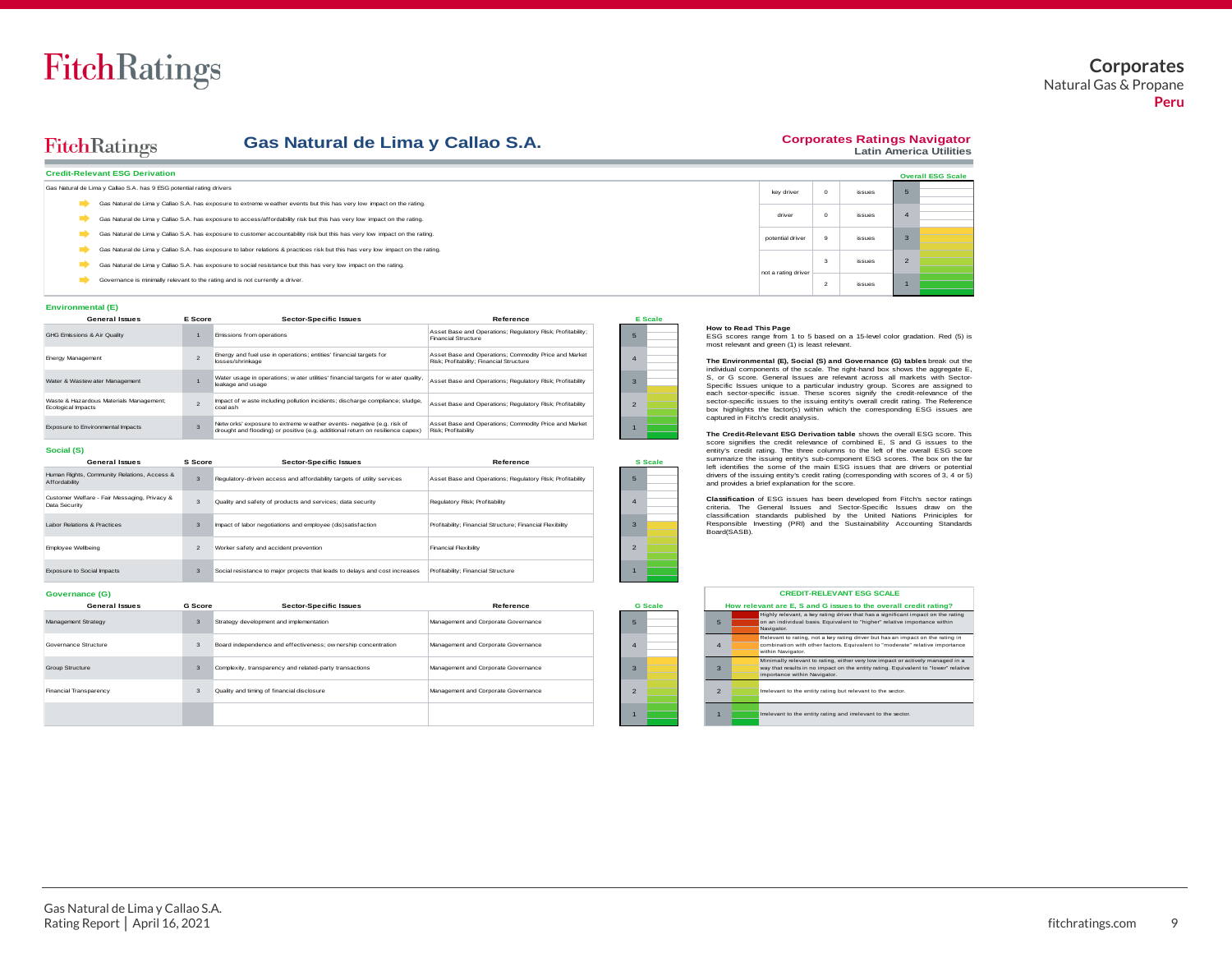# **Simplified Group Structure Diagram**

**Organizational Structure — Gas Natural de Lima y Callao S.A.** (USD Mil., as of Dec. 31, 2020)



IDR – Issuer Default Rating.

Source: Fitch Ratings, Fitch Solutions, Gas Natural de Lima y Callao S.A.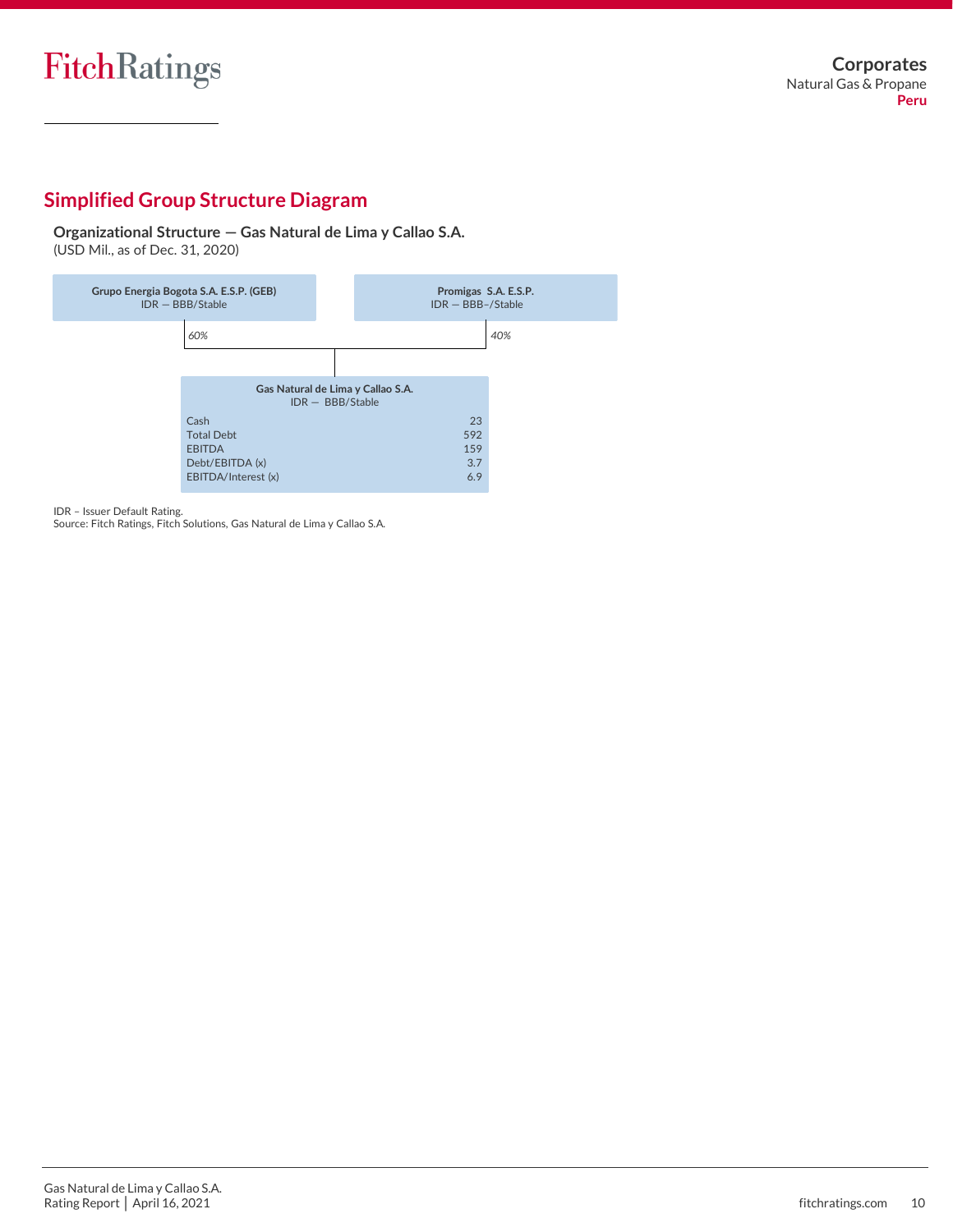# **Peer Financial Summary**

| Company                                          | <b>Issuer Default Statement</b><br>Rating | <b>Financial</b><br>Date | <b>Gross Revenue</b><br>(USD Mil.) | <b>Operating EBITDA</b><br>(Before Income<br>from Associates)<br>(USD Mil.) | <b>Total Debt with</b><br>Equity Credit/<br>EBITDA (x) | Operating Operating EBITDA/<br>Interest Paid (x) |
|--------------------------------------------------|-------------------------------------------|--------------------------|------------------------------------|-----------------------------------------------------------------------------|--------------------------------------------------------|--------------------------------------------------|
| Gas Natural de Lima y Callao S.A.                | <b>BBB</b>                                |                          |                                    |                                                                             |                                                        |                                                  |
|                                                  | <b>BBB</b>                                | 2020                     | 571                                | 158                                                                         | 3.7                                                    | 6.9                                              |
|                                                  | <b>BBB</b>                                | 2019                     | 717                                | 171                                                                         | 3.3                                                    | 8.7                                              |
|                                                  | <b>BBB</b>                                | 2018                     | 674                                | 158                                                                         | 3.0                                                    | 9.8                                              |
| Promigas S.A. E.S.P.                             | BBB-                                      |                          |                                    |                                                                             |                                                        |                                                  |
|                                                  | BBB-                                      | 2019                     | 1,168                              | 360                                                                         | 4.6                                                    | 3.3                                              |
|                                                  | BBB-                                      | 2018                     | 1,160                              | 383                                                                         | 4.4                                                    | 3.4                                              |
|                                                  | BBB-                                      | 2017                     | 1,165                              | 359                                                                         | 4.4                                                    | 3.0                                              |
| Companhia de Gas de Sao Paulo -<br><b>COMGAS</b> | BB                                        |                          |                                    |                                                                             |                                                        |                                                  |
|                                                  | <b>BB</b>                                 | 2020                     | 1,443                              | 462                                                                         | 2.8                                                    | 8.5                                              |
|                                                  | <b>BB</b>                                 | 2019                     | 2,206                              | 637                                                                         | 1.9                                                    | 12.5                                             |
|                                                  | <b>BB</b>                                 | 2018                     | 1,760                              | 379                                                                         | 2.4                                                    | 6.0                                              |
| Kallpa Generacion S.A.                           | BBB-                                      |                          |                                    |                                                                             |                                                        |                                                  |
|                                                  | BBB-                                      | 2020                     | 538                                | 251                                                                         | 4.4                                                    | 5.1                                              |
|                                                  | BBB-                                      | 2019                     | 569                                | 270                                                                         | 4.0                                                    | 5.7                                              |
|                                                  | BBB-                                      | 2018                     | 538                                | 283                                                                         | 3.7                                                    | 5.8                                              |
| Source: Fitch Ratings, Fitch Solutions.          |                                           |                          |                                    |                                                                             |                                                        |                                                  |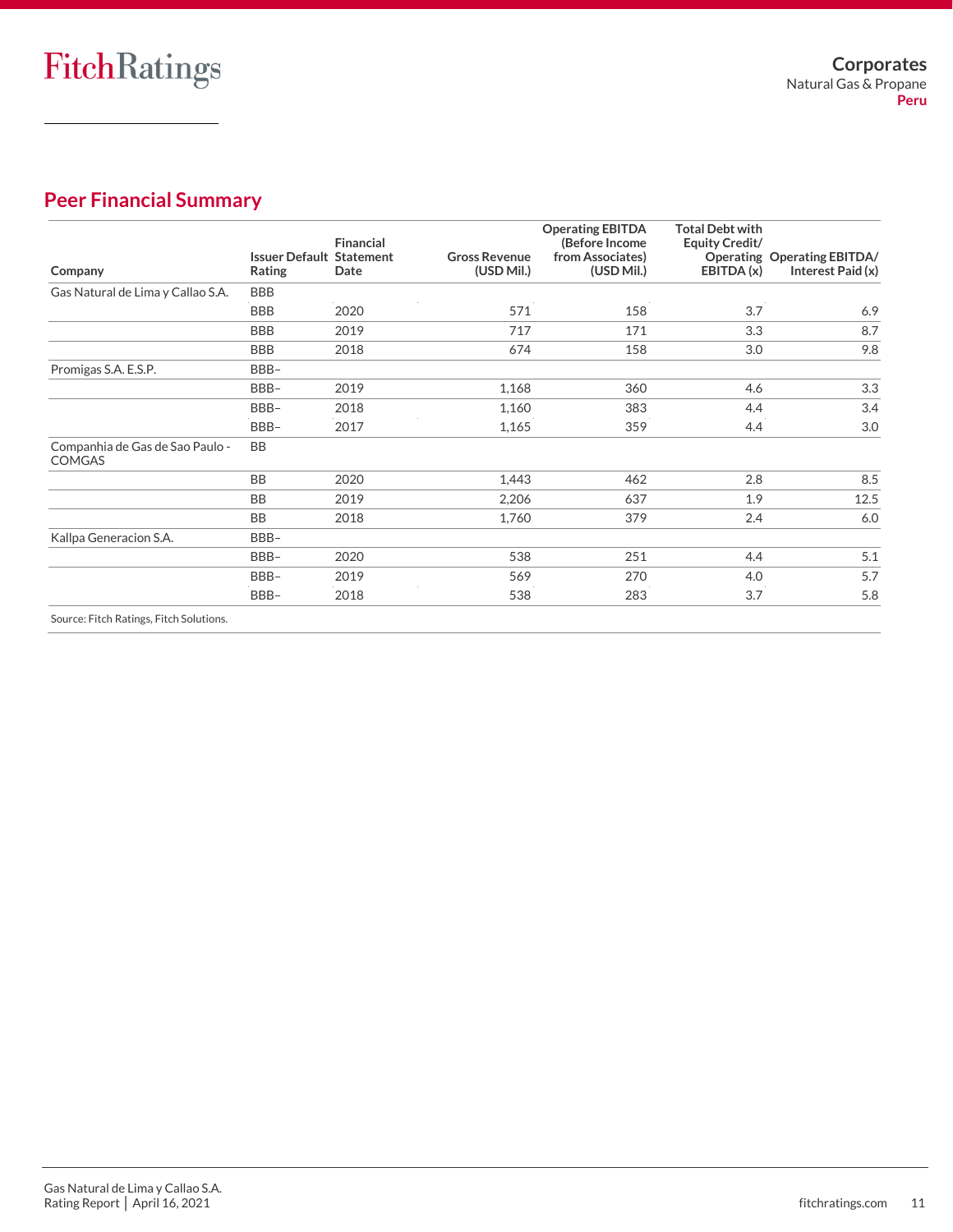# **Fitch Adjusted Financials**

|                                                                 |                           | Reported       | Sum of             | Other                              |
|-----------------------------------------------------------------|---------------------------|----------------|--------------------|------------------------------------|
| (USD 000, as of Dec. 31, 2020)                                  | <b>Notes and Formulas</b> | <b>Values</b>  | <b>Adjustments</b> | <b>Adjustments Adjusted Values</b> |
| <b>Income Statement Summary</b>                                 |                           |                |                    |                                    |
| Revenue                                                         |                           | 571,019        |                    | 571,019                            |
| <b>Operating EBITDAR</b>                                        |                           | 158,729        |                    | 158,729                            |
| <b>Operating EBITDAR After Associates and Minorities</b>        | (a)                       | 158,729        |                    | 158,729                            |
| <b>Operating Lease Expense</b>                                  | (b)                       | $\Omega$       |                    | $\Omega$                           |
| <b>Operating EBITDA</b>                                         | (c)                       | 158,729        |                    | 158.729                            |
| Operating EBITDA After Associates and Minorities                | $(d) = (a-b)$             | 158,729        |                    | 158,729                            |
| <b>Operating EBIT</b>                                           | (e)                       | 121,492        | 2,704              | 2,704<br>124,196                   |
| <b>Debt and Cash Summary</b>                                    |                           |                |                    |                                    |
| <b>Total Debt with Equity Credit</b>                            | (f)                       | 591,715        |                    | 591.715                            |
| Lease-Equivalent Debt                                           | (g)                       | $\mathbf 0$    |                    | $\mathbf 0$                        |
| Other Off-Balance-Sheet Debt                                    | (h)                       | $\overline{0}$ |                    | $\mathbf 0$                        |
| Total Adjusted Debt with Equity Credit                          | $(i) = (f+g+h)$           | 591,715        |                    | 591,715                            |
| Readily Available Cash and Equivalents                          | (j)                       | 23,405         |                    | 23,405                             |
| Not Readily Available Cash and Equivalents                      |                           | $\Omega$       |                    | $\Omega$                           |
| <b>Cash Flow Summary</b>                                        |                           |                |                    |                                    |
| Operating EBITDA After Associates and Minorities                | $(d) = (a-b)$             | 158,729        |                    | 158,729                            |
| Preferred Dividends (Paid)                                      | (k)                       | $\mathbf 0$    |                    | $\mathbf{0}$                       |
| <b>Interest Received</b>                                        | (1)                       | 3,233          |                    | 3,233                              |
| Interest (Paid)                                                 | (m)                       | (23,034)       |                    | (23,034)                           |
| Cash Tax (Paid)                                                 |                           | (24, 333)      |                    | (24, 333)                          |
| Other Items Before FFO                                          |                           | 5,828          |                    | 5,828                              |
| Funds from Operations (FFO)                                     | (n)                       | 120,423        |                    | 120,423                            |
| Change in Working Capital (Fitch-Defined)                       |                           | 7,544          |                    | 7,544                              |
| Cash Flow from Operations (CFO)                                 | (o)                       | 127,967        |                    | 127,967                            |
| Non-Operating/Nonrecurring Cash Flow                            |                           | $\Omega$       |                    | $\Omega$                           |
| Capital (Expenditures)                                          | (p)                       | (73, 722)      |                    | (73, 722)                          |
| Common Dividends (Paid)                                         |                           | (74, 393)      |                    | (74, 393)                          |
| Free Cash Flow (FCF)                                            |                           | (20, 148)      |                    | (20, 148)                          |
| Gross Leverage (x)                                              |                           |                |                    |                                    |
| Total Adjusted Debt/Operating EBITDAR <sup>a</sup>              | (i/a)                     | 3.7            |                    | 3.7                                |
| FFO Adjusted Leverage                                           | $(i/(n-m-l-k+b))$         | 4.2            |                    | 4.2                                |
| <b>FFO</b> Leverage                                             | $(i-g)/(n-m-l-k)$         | 4.2            |                    | 4.2                                |
| Total Debt with Equity Credit/Operating EBITDA <sup>a</sup>     | $(i-g)/d$                 | 3.7            |                    | 3.7                                |
| (CFO-Capex)/Total Debt with Equity Credit (%)                   | $(o+p)/(i-g)$             | 9.2            |                    | 9.2                                |
| Net Leverage (x)                                                |                           |                |                    |                                    |
| Total Adjusted Net Debt/Operating EBITDAR <sup>a</sup>          | $(i-i)/a$                 | 3.6            |                    | $\overline{3.6}$                   |
| FFO Adjusted Net Leverage                                       | $(i-j)/(n-m-l-k+b)$       | 4.1            |                    | 4.1                                |
| FFO Net Leverage                                                | $(i-g-j)/(n-m-l-k)$       | 4.1            |                    | 4.1                                |
| Total Net Debt with Equity Credit/Operating EBITDA <sup>a</sup> | $(i-g-j)/d$               | 3.6            |                    | 3.6                                |
| (CFO-Capex)/Total Net Debt with Equity Credit (%)               | $(o+p)/(i-g-j)$           | 9.5            |                    | 9.5                                |
| Coverage (x)                                                    |                           |                |                    |                                    |
| Operating EBITDA/(Interest Paid + Lease Expense) <sup>a</sup>   | $a/(-m+b)$                | 6.9            |                    | 6.9                                |
| Operating EBITDA/Interest Paid <sup>a</sup>                     | $d/(-m)$                  | 6.9            |                    | 6.9                                |
| FFO Fixed-Charge Coverage                                       | $(n-l-m-k+b)/(-m-k+b)$    | 6.1            |                    | 6.1                                |
| FFO Interest Coverage                                           | $(n-l-m-k)/(-m-k)$        | 6.1            |                    | 6.1                                |

<sup>a</sup>EBITDA/R after dividends to associates and minorities.

Source: Fitch Ratings, Fitch Solutions, Gas Natural de Lima y Callao S.A.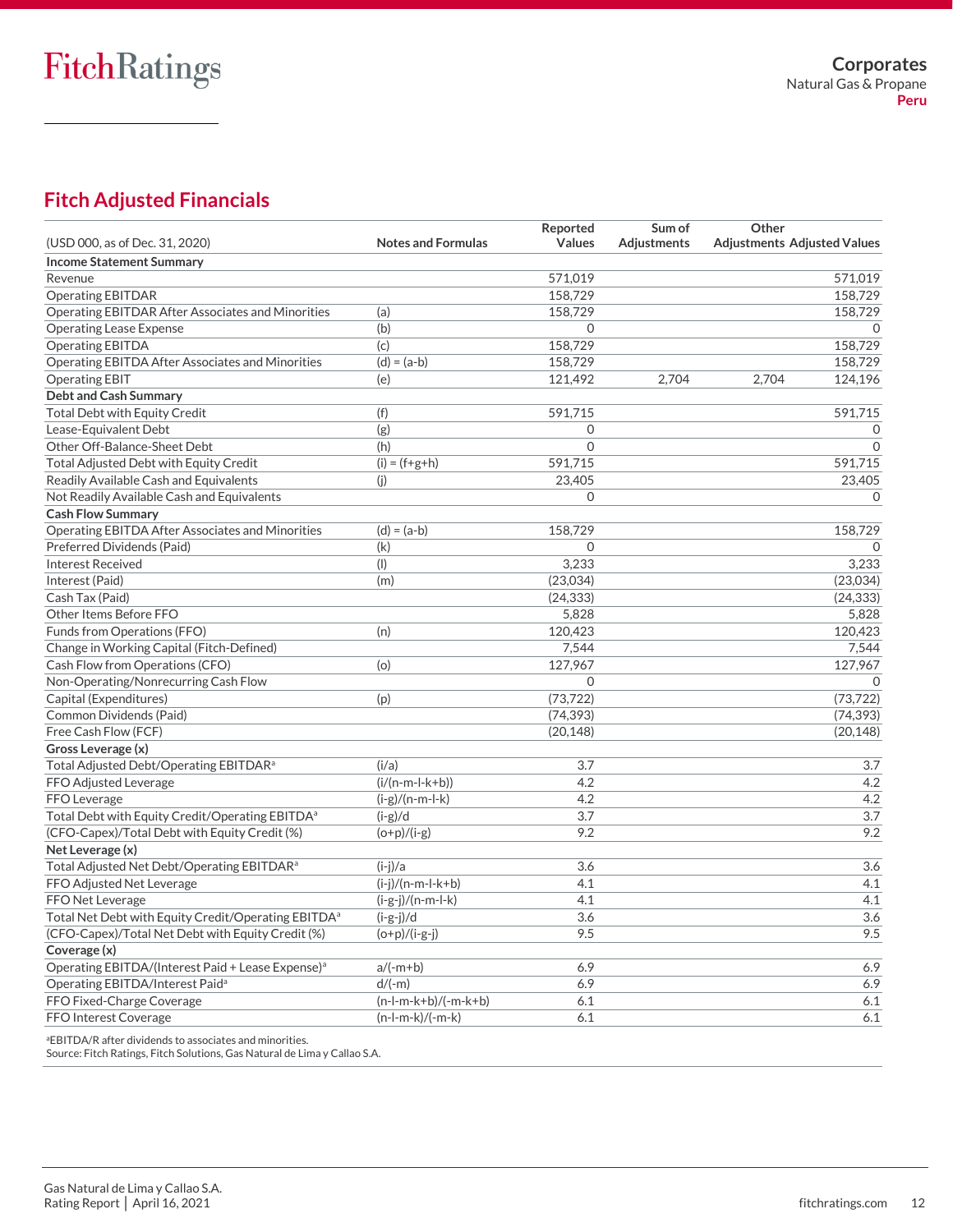## **FX Screener**

#### 536,758 371,061 165,697 34,085 21,065 13,021 256,510 256,510 34,261 41,229 -6,968 0 2,341  $\overline{0}$ 301,120 298,780 -20% 0% 20% 40% 60% 80% 100% Revenue\* Costs\* EBITDA Total debt\* Total cash\* Net debt\* Reported currency (ST) Reported currency (LT) ■ Foreign currency (ST) Foreign currency (LT) **Fitch FX Screener** Source: Fitch Ratings (Gas Natural de Lima y Callao S.A. — BBB/Stable, Dec-20, USDth) \* Post hedge, absolute figures displayed are Fitch's analytical estimates, based on publicly available information

Gas Natural de Lima y Callao S.A. Rating Report | April 16, 2021 **fitchratings.com** 13